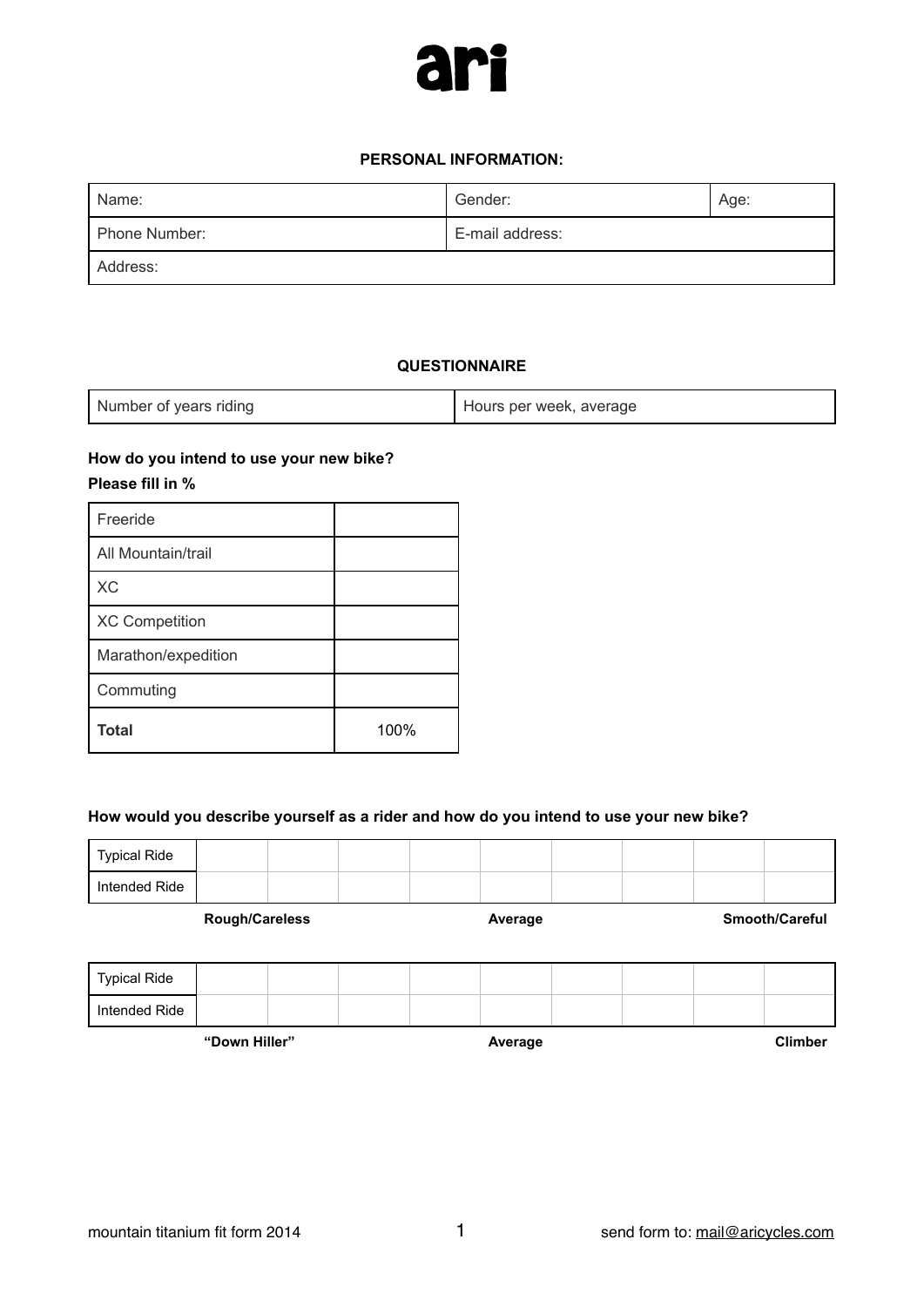

| Current bike:        | Model:                     | Size: | Year: |
|----------------------|----------------------------|-------|-------|
| <b>Current Fork:</b> | <b>Current Components:</b> |       |       |

**Please fill in the following regarding your current bike and your new bike:** 

#### **Handling (steering, responsiveness, cornering, and descending)**

| Current bike<br>New bike<br><b>Laid back</b><br>Ideal<br>Drivetrain Rigidity (acceleration and climbing)<br>Current bike<br>New bike<br>Ideal<br>soft<br><b>Vertical Compliance (ride comfort)</b><br>Current bike<br>New bike<br>Soft<br>Ideal | Lively<br><b>Stiff</b> |  |  |  |  |
|-------------------------------------------------------------------------------------------------------------------------------------------------------------------------------------------------------------------------------------------------|------------------------|--|--|--|--|
|                                                                                                                                                                                                                                                 |                        |  |  |  |  |
|                                                                                                                                                                                                                                                 |                        |  |  |  |  |
|                                                                                                                                                                                                                                                 |                        |  |  |  |  |
|                                                                                                                                                                                                                                                 |                        |  |  |  |  |
|                                                                                                                                                                                                                                                 |                        |  |  |  |  |
|                                                                                                                                                                                                                                                 |                        |  |  |  |  |
|                                                                                                                                                                                                                                                 |                        |  |  |  |  |
|                                                                                                                                                                                                                                                 |                        |  |  |  |  |
|                                                                                                                                                                                                                                                 |                        |  |  |  |  |
|                                                                                                                                                                                                                                                 |                        |  |  |  |  |
|                                                                                                                                                                                                                                                 | Hard                   |  |  |  |  |
| Handlebar reach from saddle (when riding in saddle)                                                                                                                                                                                             |                        |  |  |  |  |
| Current bike                                                                                                                                                                                                                                    |                        |  |  |  |  |
| New bike                                                                                                                                                                                                                                        |                        |  |  |  |  |
| <b>Short</b><br>Ideal                                                                                                                                                                                                                           | Long                   |  |  |  |  |
| Handlebar height (relative to saddle height)                                                                                                                                                                                                    |                        |  |  |  |  |
| Current bike                                                                                                                                                                                                                                    |                        |  |  |  |  |
| New bike                                                                                                                                                                                                                                        |                        |  |  |  |  |

**High Ideal Low**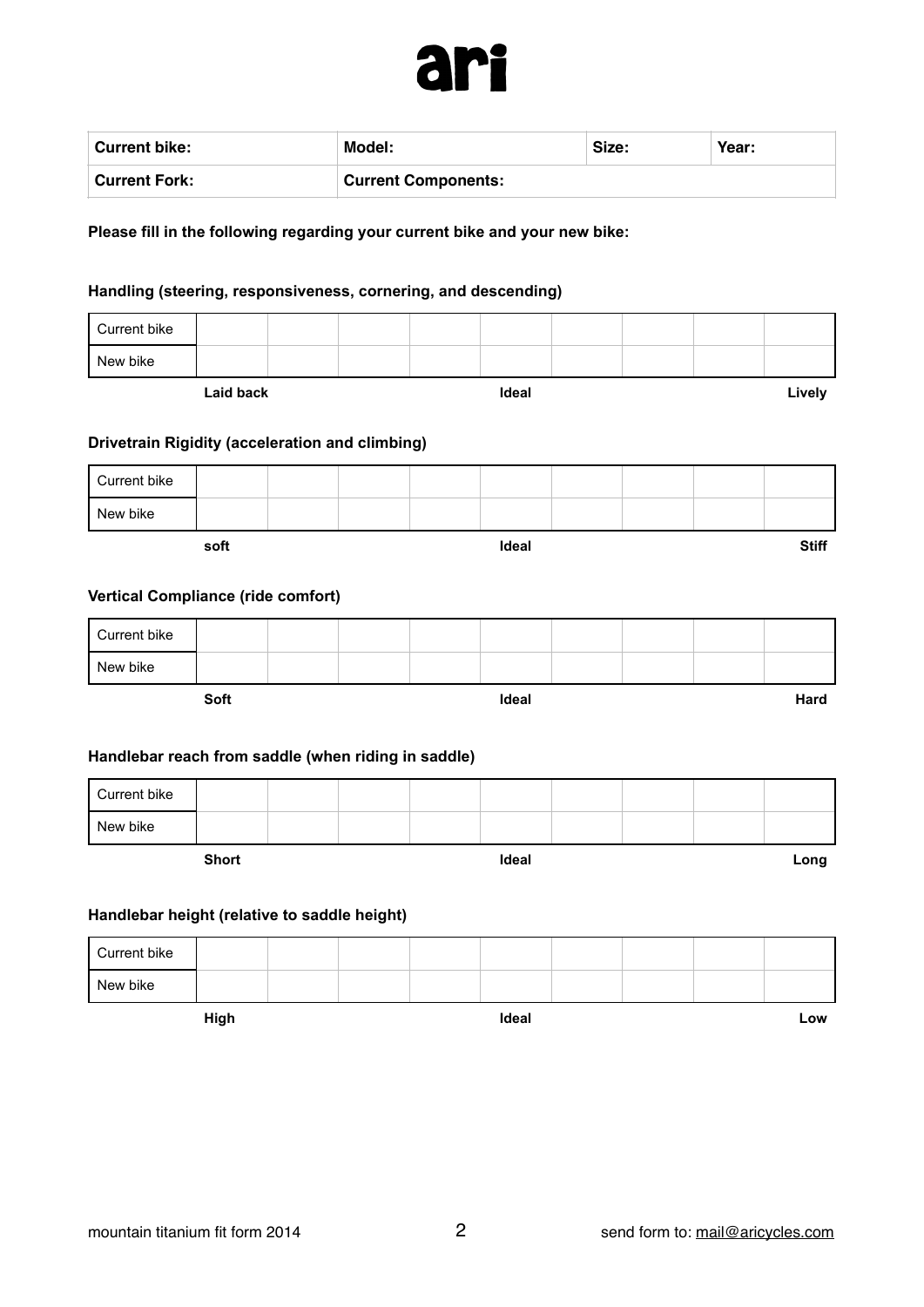

### **MEASUREMENTS FROM CURRENT BIKE**

You will need a tape measure and a spirit level. Check the results twice to make sure that you get a consistent result. Please use metric values (mm).



| 1              | Top Tube Length: Measure from the intersection of the top tube and head tube horizontal to<br>ground, back to the seat tube centerline. |  |
|----------------|-----------------------------------------------------------------------------------------------------------------------------------------|--|
| $\overline{2}$ | Ground to Saddle Top Mid-Point: Measure from the ground to the top of the saddle.                                                       |  |
| 3              | Grip Height: Measure from the ground to the topside of the brake hoods or grips                                                         |  |
| 4              | Saddle Height: Measure from the center of the bottom bracket to the top of the saddle, along<br>the length of the seat tube.            |  |
| 5              | Seat Tube Length: Measure from the center of the bottom bracket to the intersection of the<br>top tube and the seat tube.               |  |
| 6              | Saddle Length: Measure from the saddle nose to the saddle tail.                                                                         |  |
| $\overline{7}$ | Handlebar Reach: Measure from the saddle tip to the handlebar/stem intersection.                                                        |  |
| 8              | Wheelbase: Measure horizontal from axle to axle                                                                                         |  |
| 9              | Bottom Bracket Height: Measure vertical from ground to center of BB axle                                                                |  |
| 10             | Chain stay length: Measure from center of BB to center of drop-out axle                                                                 |  |
| 11             | Stem Length: Measure along the length of the stem.                                                                                      |  |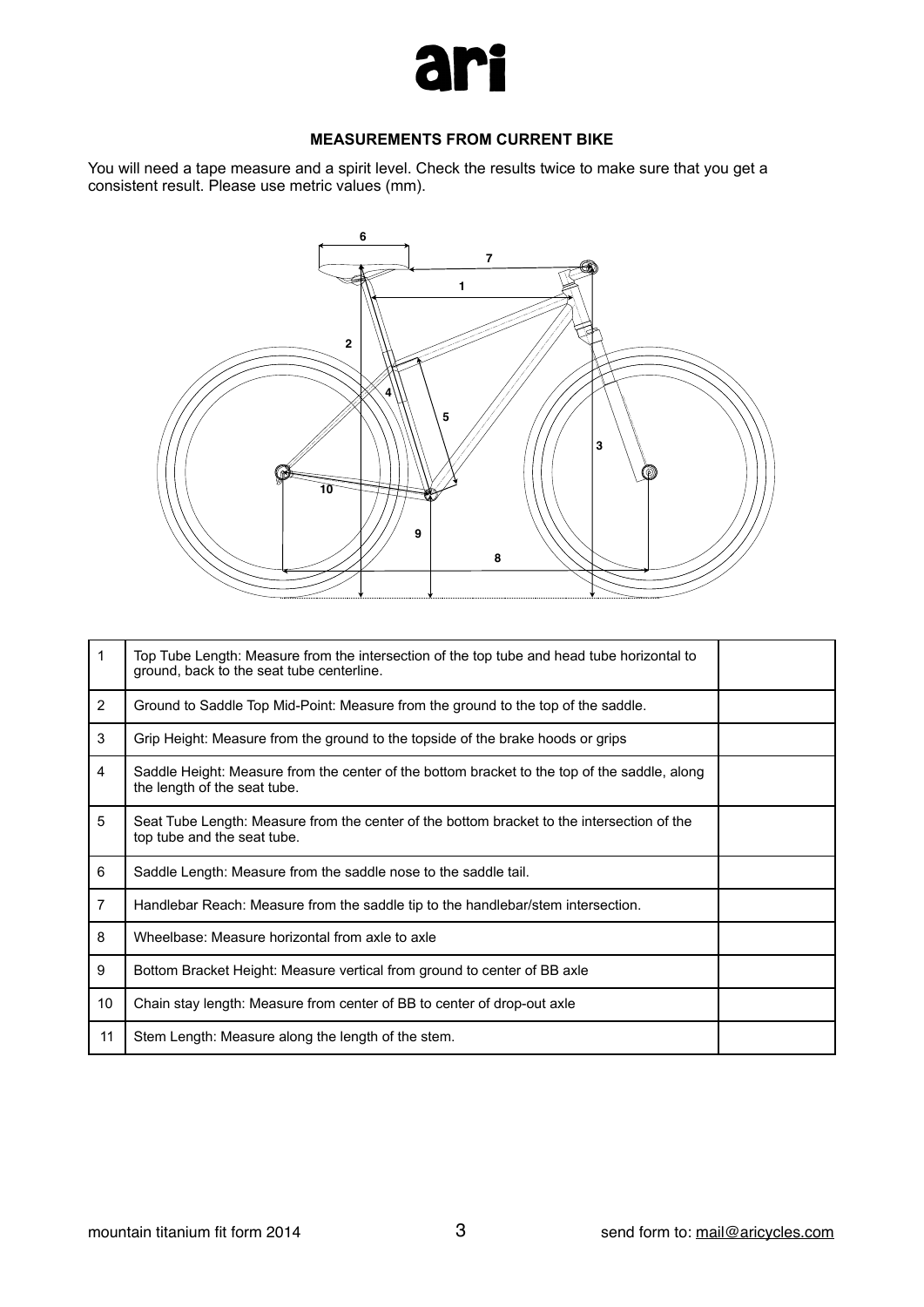

## **OPTIONS FOR THE NEW BIKE**

# **Please select optional frame, design and components details (prices are ex local VAT):**

| <b>Frame Material:</b>           |                                      | Titanium 3/2.5 CWSR seamless //3200\$            |  |
|----------------------------------|--------------------------------------|--------------------------------------------------|--|
| 26"<br><b>Wheel Size:</b>        | 27.5"                                | 29"<br>$29+$<br>Fatbike                          |  |
| Max tire size:                   |                                      |                                                  |  |
| <b>Head Tube:</b>                | Standard (1 1/8" fork steerer)       | Inset 44mm (Tapered steerer) //200\$             |  |
| <b>Bottom Bracket</b><br>Widths: | 68mm                                 | 73mm<br>83mm<br>100mm                            |  |
| <b>Options:</b>                  | Pressfit 30 //50\$                   | Eccentric Bottom Bracket //200\$                 |  |
| <b>Rear Axle Spacing:</b>        | 135mm                                | 142/12 //50\$ incl axle<br><b>150mm</b><br>170mm |  |
| <b>Dropouts:</b>                 | Wright/Hooded/Breezer                | Paragon Polydrops //150\$                        |  |
| <b>Derailleur Hanger:</b>        | Regular                              | Shimano Direct Mount<br>None                     |  |
| <b>Single Speed Options:</b>     | Horizontal/Track                     | Paragon Rockers //200\$                          |  |
| <b>Brake Options:</b>            | ISO Disc Tabs                        | Post Mount Disc Tabs //50\$<br>V-brakes          |  |
| <b>Bottle Mounts:</b>            | None                                 | $\overline{2}$<br>1                              |  |
| <b>Disc Cable Routing:</b>       | Top of Top Tube                      | Under Top Tube<br>Down Tube                      |  |
| <b>Gear Cable Routing:</b>       | Top of Top Tube                      | Under Top Tube<br>Down Tube                      |  |
| <b>Gear Cable Housing:</b>       | Partly Open                          | Full Cable Housing                               |  |
| <b>Other Frame Options:</b>      | Tube splitter for belt drive //200\$ | ISCG05 mounts //70\$                             |  |
|                                  | Rack and fender mounts //100\$       | S&S Couplings //1000\$                           |  |
| Finish:                          | <b>Brushed</b>                       | Silk Matte                                       |  |
| <b>Head Badge:</b>               | Copper                               | Aluminium (silver)                               |  |
| <b>Choice of Components</b>      |                                      |                                                  |  |
| - -                              |                                      | $\mathbf{u}$                                     |  |

| Fork:                             | Steerer:                      | Travel/length:               |
|-----------------------------------|-------------------------------|------------------------------|
| Stem:                             | Length:                       | Angle:                       |
| Headset:                          | 1 1/8" (standard)             | Inset 44mm (tapered steerer) |
| Handlebar:                        | Width:                        | Rise:                        |
| 27.2mm<br><b>Seat Post:</b>       | Layback<br>Straight<br>31.6mm | Dropper seatpost             |
| Crank:                            | Crank Arm Length:             |                              |
| Chainring and gear configuration: | Gear Configuration: 1x10      | 2x10<br>3x10                 |
| <b>Belt drive:</b>                | Front and Rear Cog:           | Belt:                        |